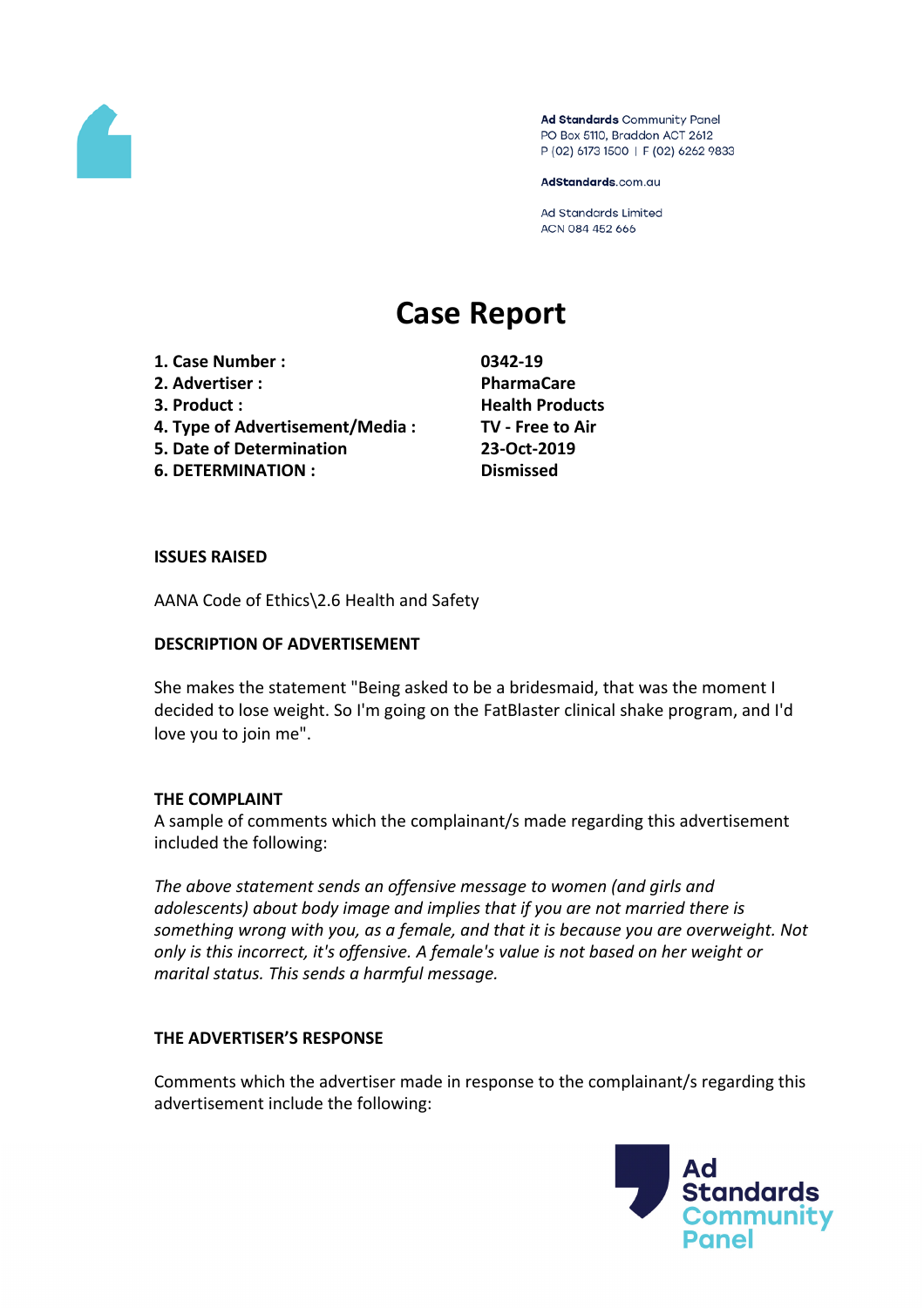

*PharmaCare Laboratories Pty Ltd (PharmaCare) refers to the complaint it received in relation to the FatBlaster advertisement as seen on free to air TV on Channel 7, 6.30am on the 24 September 2019 (FatBlaster Advert) and provide our response below.*

#### *Advertisement Description*

*The FatBlaster Advert centers on the real life moment that triggered the FatBlaster brand ambassador, Leisel Jones, to want to lose weight by being asked to be a bridesmaid. This is a real life scenario that motivated Liesel Jones to make healthier lifestyle choices in order to look and feel her best. Liesel Jones talks about how she part of FatBlaster Clinical Shake Program, which provides a combination of shakes and healthy meals. She encourages others to join her on her journey to try and lose weight.*

*PharmaCare's response to each of the abovementioned elements of the complaint is as follows:*

*a) 'Body image'*

*With two-thirds of Australian adults overweight or obese, PharmaCare understand that many Australians are struggling to lose weight and want to try and make healthier lifestyle choices . PharmaCare believes that FatBlaster has successfully helped thousands of Australians reach a healthier weight.* 

*Fatblaster's brand Ambassador, Leisel Jones, is one of Australia's most celebrated Olympians and advocate for leading a healthy lifestyle. The FatBlaster Advert incorporates a true story of a key moment that has triggered her to want to get healthier so that she can feel and look her best in a moment that is important to her: being a bridesmaid at her friend's wedding.*

*The purpose of this FatBlaster Advert is to drive awareness to consumers of a free weight loss program which comprises weight loss shakes, healthy meal plans and recipes. This message is delivered in a pleasant and positive way and does not use offensive or negative language or demean anyone who may be unhappy with their body image.*

*In line with regulatory requirements, and to promote a balanced happy and healthy lifestyle, the advert stresses the importance (with supporting supers) of using the program in conjunction to a calorie-controlled diet and exercise program.*

*b) 'Married'*

*Leisel Jones is married and therefore she is not portraying the message to Australians that if you are not married "there is something wrong" or that it is because "she's overweight". PharmaCare agrees with the complainant that a female's value is not based on her marital status or weight. The purpose of the advert is to encourage and motivate people who want to lead healthier lives and lose weight. Leisel Jones has*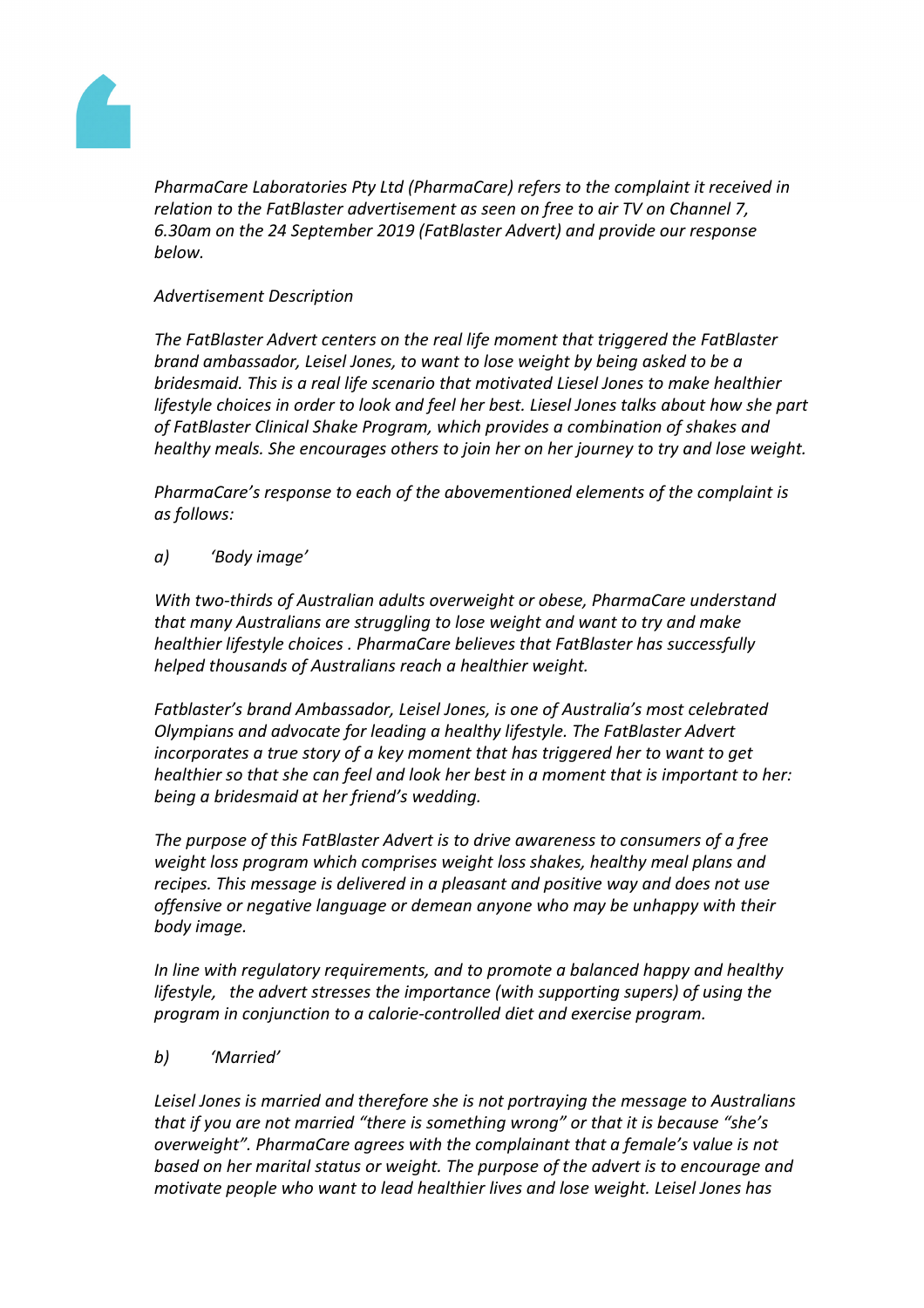

*shared a key moment/event that triggered her to want to do so, something genuine and that several Australians would relate to.*

## *c) 'Girls and adolescents '*

*The complainant asserts that the FatBlaster Advert "sends an offensive message to women (and girls and adolescents)". The media buy, avoids children's programming as the target audience are women (aged 25+). As per the AANA Food and Beverages Advertising Code (Code), PharmaCare ensured the FatBlaster Advert is not placed in programs principally directed to children.*

*PharmaCare also maintains that the content of the FatBlaster Advert is not contrary to current Community Standards on health and safety (Section 2.6 of the Advertising or Marketing Communications). The main factors contributing to weight gain are a poor diet and inadequate physical activity and the Department of Health has implemented a number of measures to help communities take control of their health and make informed decisions about healthy diet and exercise choices. One example to try and help the community is FatBlaster Clinical Shakes which are formulated meal replacement shakes which comply with the compositional and nutritional requirements as set out by the Australia New Zealand Food Standards Code. PharmaCare provides an option of tools to make healthier choices and the FatBlaster Advert in question is encouraging people to go to the FatBlaster website (www.fatblaster.com.au/clinical) where they will find the free FatBlaster Clinical Program which contains weight loss advice, meal plans and nutritionally balanced recipes. Furthermore, throughout the FatBlaster Advert we stress the importance (with supporting supers) of using the program in conjunction to a calorie-controlled diet and exercise program.*

*In summary, PharmaCare takes the AANA Code of Ethics seriously and it is confident that the FatBlaster Advert does not contravene Section 2 of the AANA Code of Ethics, and in particular section 2.6 (Health and Safety).*

### **THE DETERMINATION**

The Ad Standards Community Panel (the Panel) considered whether this advertisement breaches Section 2 of the AANA Code of Ethics (the Code).

The Panel noted the complainant's concern that the advertisement implies that if you're not married there is something wrong with you as a female and that it is because you are overweight, and that this suggestion is offensive and harmful.

The Panel viewed the advertisement and noted the advertiser's response.

The Panel considered whether the advertisement complied with Section 2.6 of the Code. Section 2.6 of the Code states: "Advertising or Marketing Communications shall